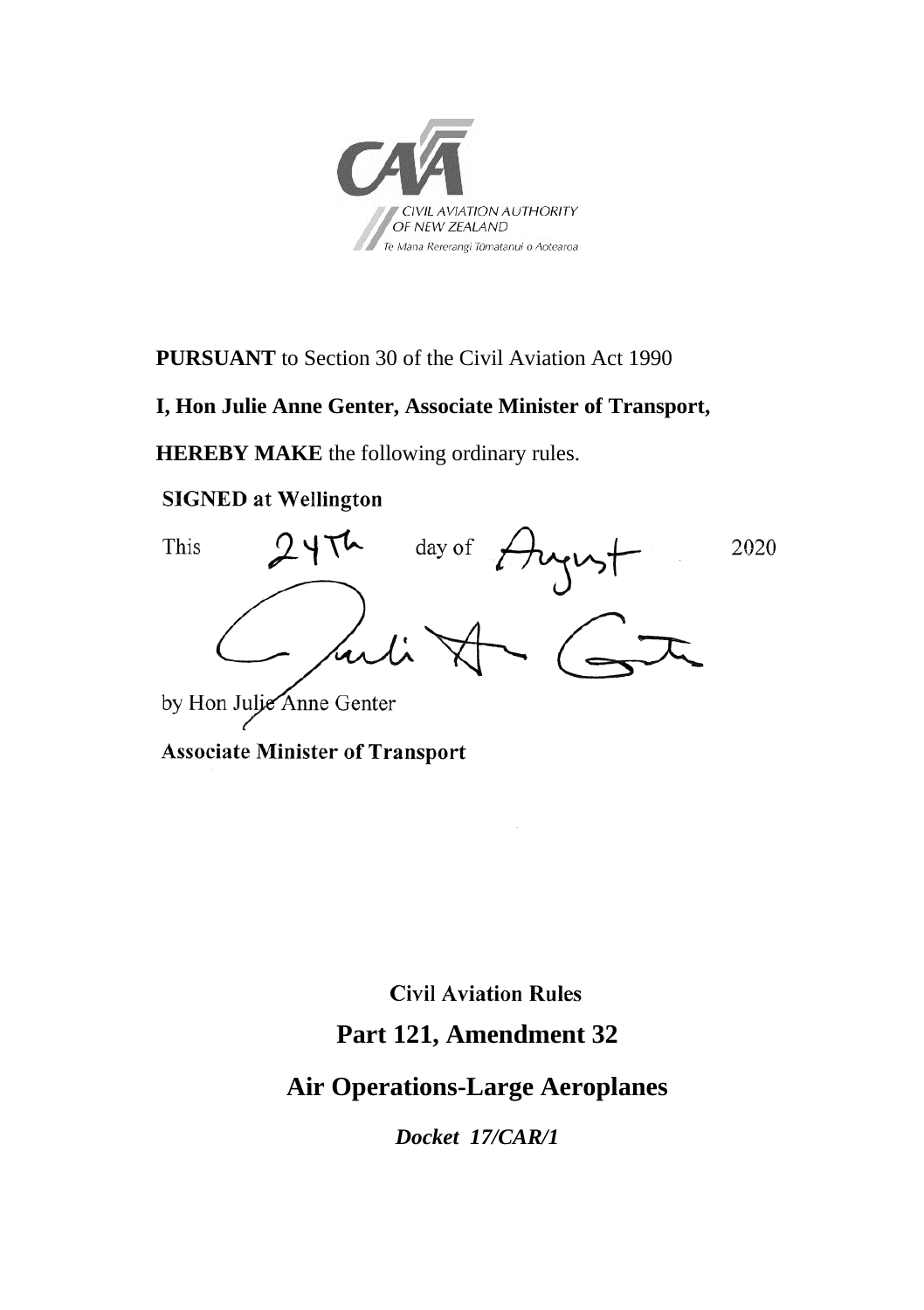# **Contents**

| 121.59                                                             |                                                  |  |
|--------------------------------------------------------------------|--------------------------------------------------|--|
| 121.67                                                             |                                                  |  |
| 121.71                                                             |                                                  |  |
| 121.95                                                             |                                                  |  |
| <b>Subpart C-Operating Limitations and Weather Requirements 11</b> |                                                  |  |
| 121.171                                                            |                                                  |  |
| 121.173                                                            |                                                  |  |
| 121.175                                                            |                                                  |  |
|                                                                    |                                                  |  |
|                                                                    |                                                  |  |
|                                                                    |                                                  |  |
|                                                                    |                                                  |  |
|                                                                    | Subpart J-Crew Member Competency Requirements 12 |  |
|                                                                    |                                                  |  |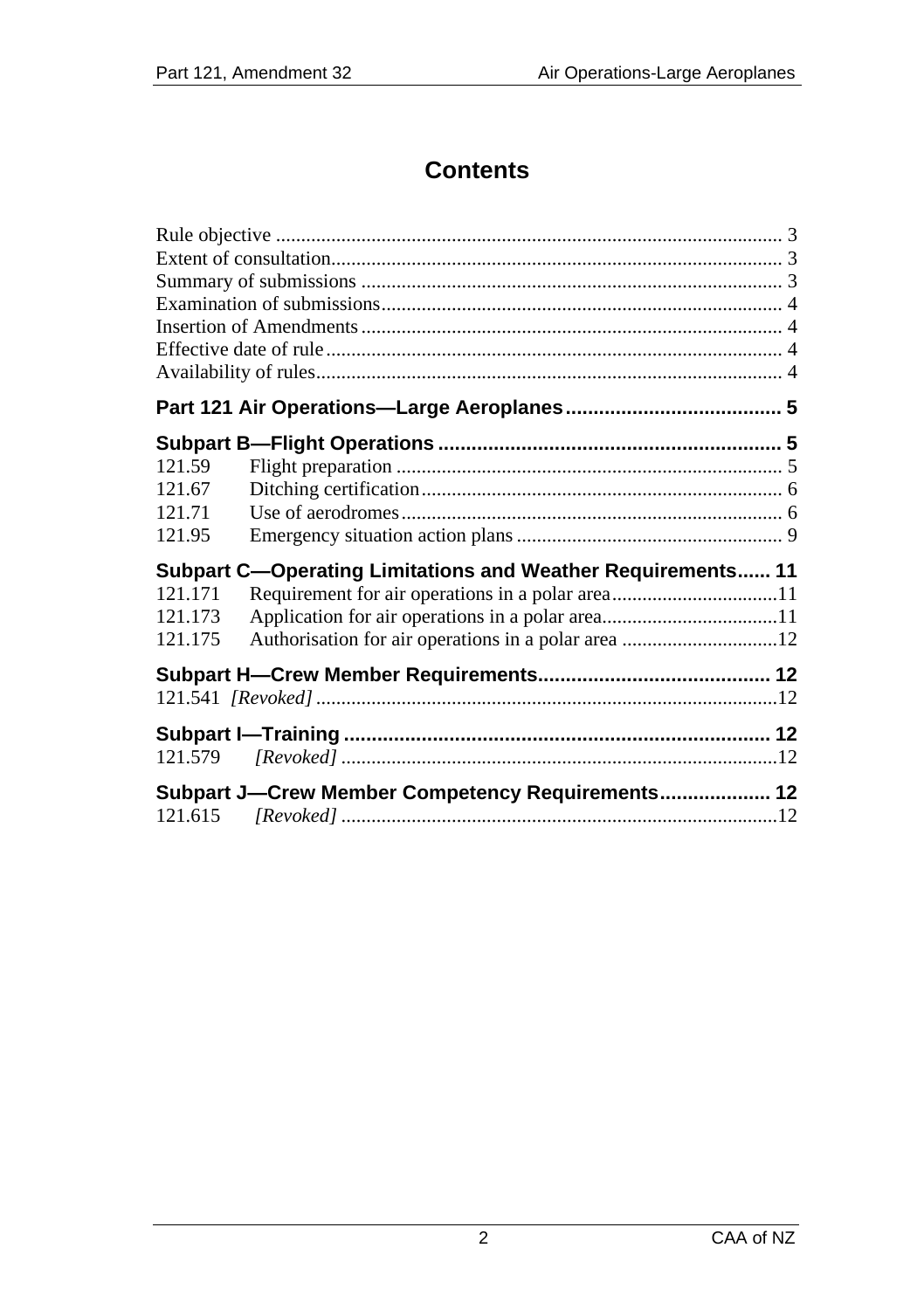### <span id="page-2-0"></span>**Rule objective**

The objective of amendment 32 to Part 121 is to –

- make minor editorial and grammatical amendments to rules 121.59 and 121.71;
- make editorial amendments to the headings of rules 121.67, 121.171, 121.173, and 121.175;
- remove expired dates from rules 121.71, 121.171, and 121.383, and
- revoke rules 121.541, 121.579, and 121.615.

#### <span id="page-2-1"></span>**Extent of consultation**

A Notice of Proposed Rule Making NPRM 19-03, containing the proposed amendments to Part 121 and 13 other rule Parts was issued for public consultation under Docket 17/CAR/1 on 17 May 2019.

The NPRM was published on the CAA web site on 17 May 2019 and emailed to subscribers of the automatic alert service provided by the CAA.

A period of 21 days was allowed for comment on the proposed rule.

### <span id="page-2-2"></span>**Summary of submissions**

Three written submissions were received on the NPRM, none relating to the proposed amendments to Part 121. These submissions and comments have been considered.

No changes were made to Part 121 as a result of the submissions.

Although not part of the original suite of amendments, further editorial amendments have been made to rule 121.71 by removing references to paragraph " $(a)(2)$ ", in paragraphs  $(a)(2)(ii)$  and  $(iv)$ . Such paragraph references cited within the same paragraph are redundant.

A summary of submissions for this NPRM is available on the CAA website.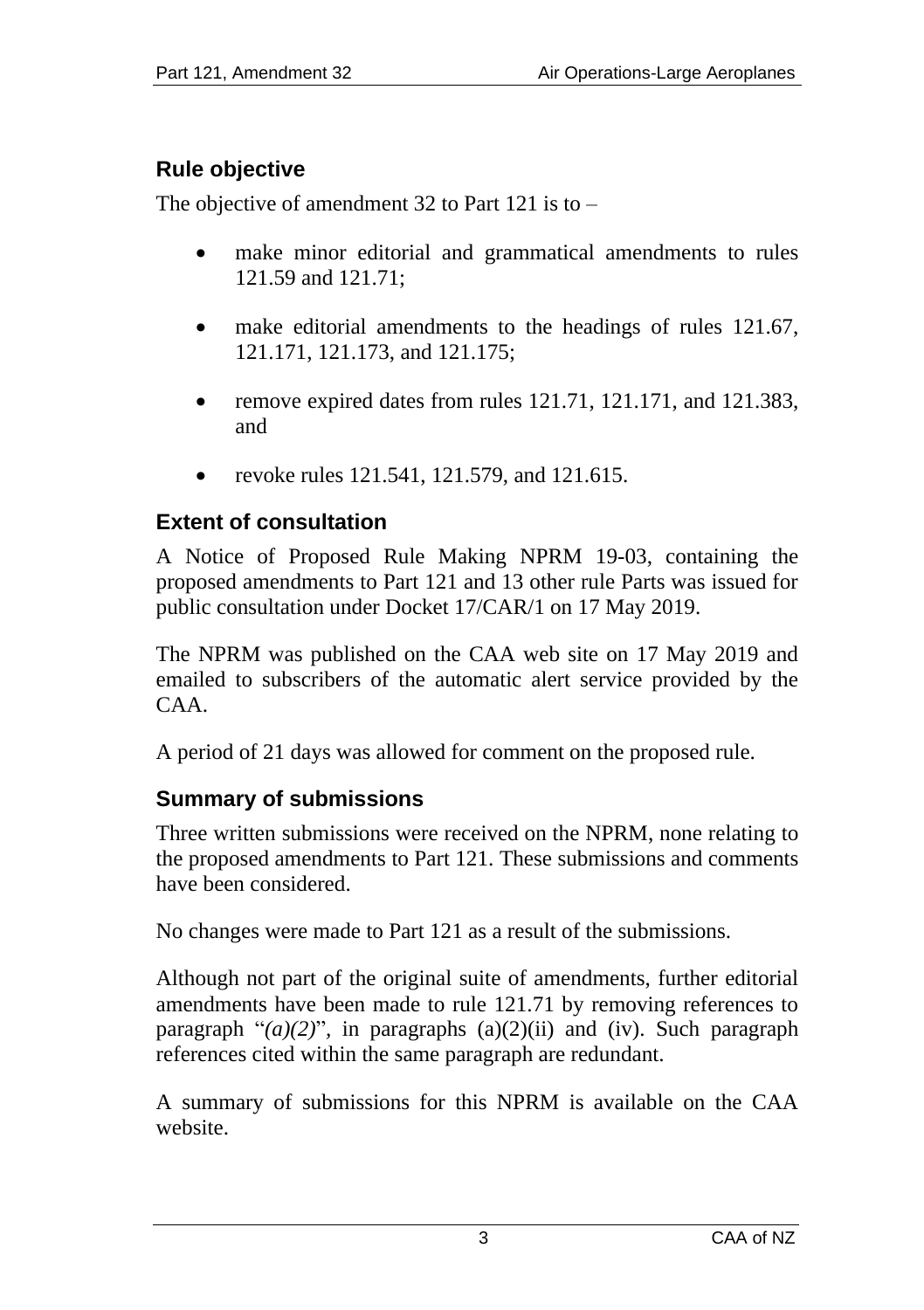#### <span id="page-3-0"></span>**Examination of submissions**

Submissions may be examined by application to the Docket Clerk at the Civil Aviation Authority between 8:30 am and 4:30 pm on weekdays, except statutory holidays.

#### <span id="page-3-1"></span>**Insertion of Amendments**

The amendments to the rules in this Part are reflected by-

- revoking and replacing rules  $121.59, 121.67, 121.171, 121.173$ , 121.175,121.383, 121.541, and 121.579; and
- revoking rule 121.615 as the dates specified in the rule have passed.

#### <span id="page-3-2"></span>**Effective date of rule**

Amendment 32 to Part 121 comes into force on 1 December 2020

#### <span id="page-3-3"></span>**Availability of rules**

Civil Aviation Rules are available from–

CAA web site: <http://www.caa.govt.nz/> Freephone: 0800 GET RULES (0800 438 785)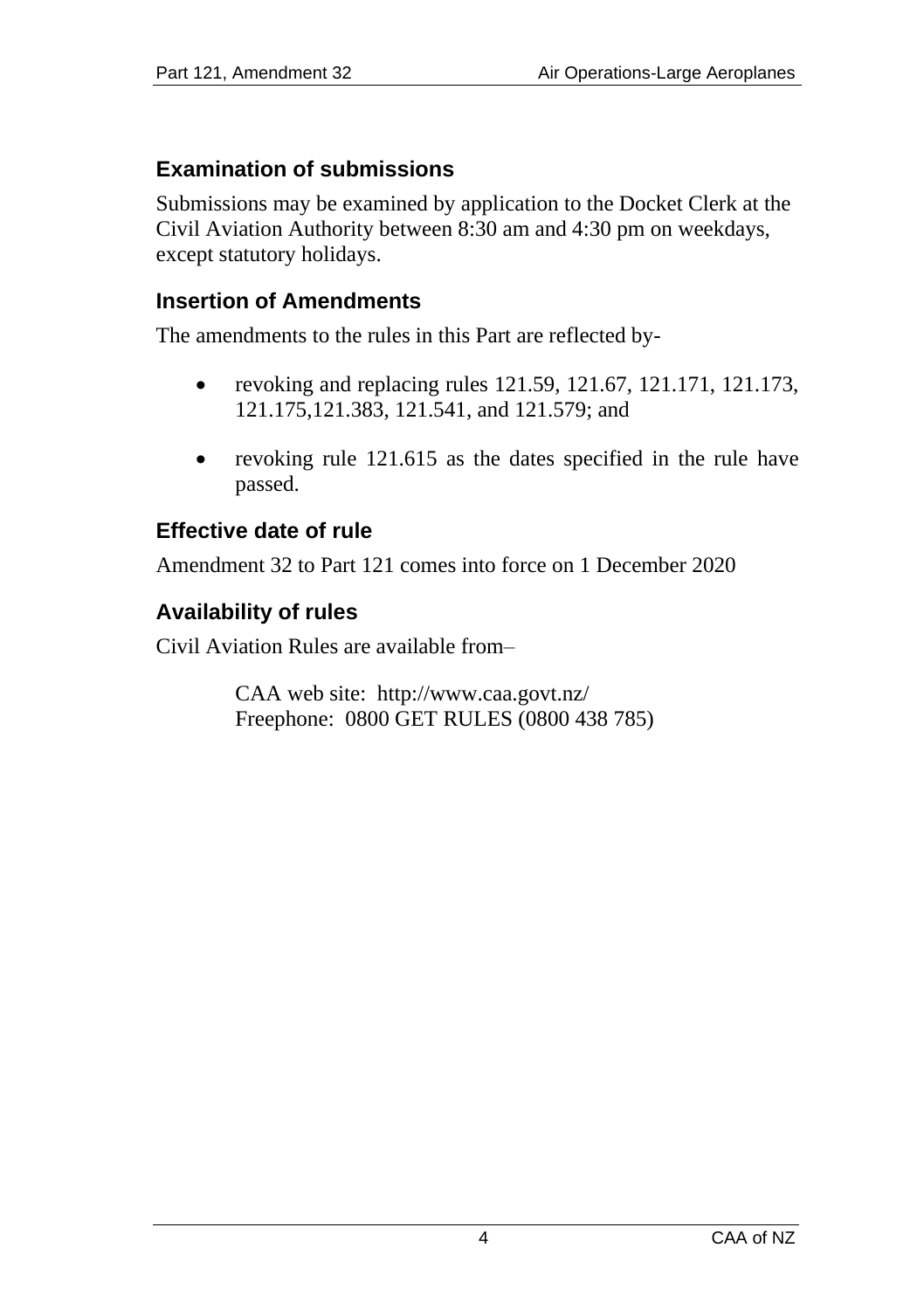# <span id="page-4-0"></span>**Part 121 Air Operations—Large Aeroplanes**

# <span id="page-4-1"></span>**Subpart B—Flight Operations**

*Rule 121.59 is revoked and replaced with the following rule:*

### <span id="page-4-2"></span>**121.59 Flight preparation**

(a) The holder of an air operator certificate must ensure that for each air operation conducted under the authority of the certificate, appropriate information is available to the pilot-in-command to complete the preparation for the intended operation.

(b) The holder of an air operator certificate must ensure that before an air operation is conducted under the authority of that certificate, a flight plan meeting the requirements of rule 91.307(c) or 91.407 as appropriate for the type of operation is prepared, and if the flight plan is not prepared by the pilot-in-command, the pilot-in-command is informed of the contents of the flight plan before the intended operation.

(c) A VFR flight plan prepared under paragraph (b) and meeting the requirements of rule 91.307(c) may incorporate multiple route segments provided that the SARTIME is amended for the next aerodrome of intended landing as the flight proceeds.

(d) Where operations personnel prepare an operational flight plan, the holder of the air operator certificate must ensure that the personnel—

- (1) are trained and competent to perform the task; and
- (2) are notified as soon as practicable of each change in equipment and operating procedure or facilities.

(e) For the purpose of paragraph (d)(2), notifiable changes include changes to the use of navigation aids, aerodromes, ATC procedures and regulations, local aerodrome traffic control rules, and known hazards to flight including potentially hazardous meteorological conditions and irregularities in ground and navigation facilities.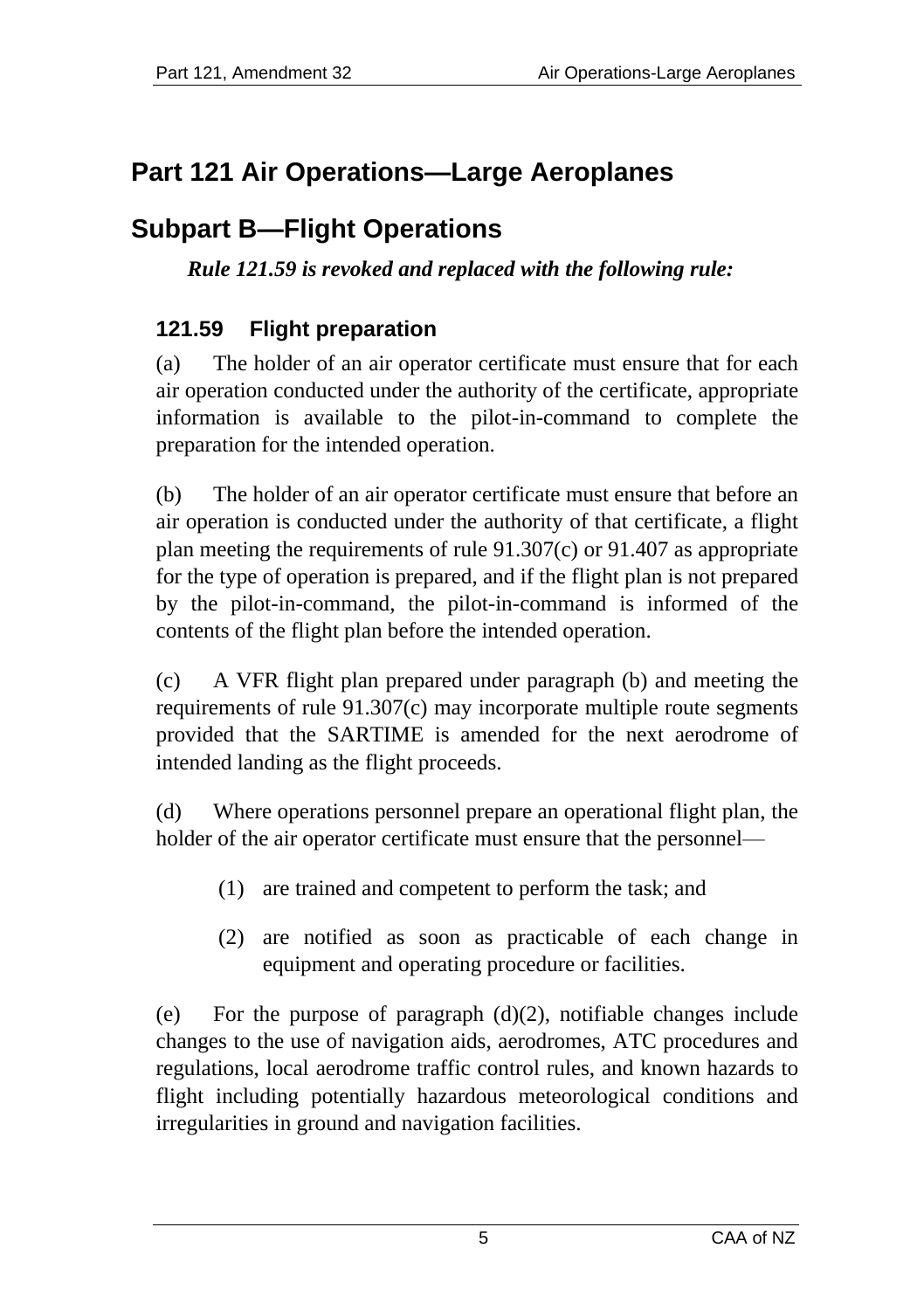(f) Despite rule 91.307(a), the holder of the air operator certificate must ensure that prior to any air operation the flight plan required by paragraph (b) is submitted to an appropriate ATS unit.

(g) Despite rules  $91.307(a)$  and  $91.407(a)(1)$ , the flight plan required to be submitted to an ATS unit under paragraph (f) may be submitted by the holder of the air operator certificate and the pilot-in-command must be informed of the contents of the flight plan.

### *Rule 121.67 is revoked and replaced with the following rule:*

### <span id="page-5-0"></span>**121.67 Ditching certification**

A holder of an air operator certificate must ensure that an aeroplane used on an extended over-water operation is certified for ditching.

### *Rule 121.71 is revoked and replaced with the following rule:*

## <span id="page-5-1"></span>**121.71 Use of aerodromes**

(a) A holder of an air operator certificate must ensure that an aeroplane performing an air operation under the authority of the certificate does not use an aerodrome for landing or take-off unless—

- (1) the aerodrome has physical characteristics, obstacle limitation surfaces, and visual aids that meet the requirements of—
	- (i) the characteristics of the aeroplane being used; and
	- (ii) the lowest meteorological minima to be used; and
- (2) if the operation is a regular air transport service operating to, from, or outside of New Zealand—
	- (i) a runway at an aerodrome within New Zealand that is used for the operation has a RESA at each end of the runway as required by Part 139 Appendix A.1; or
	- (ii) if the runway does not have a RESA as required in paragraph (i), the certificate holder must ensure that the take-off and landing performance calculations for the aeroplane are based on a reduction of the appropriate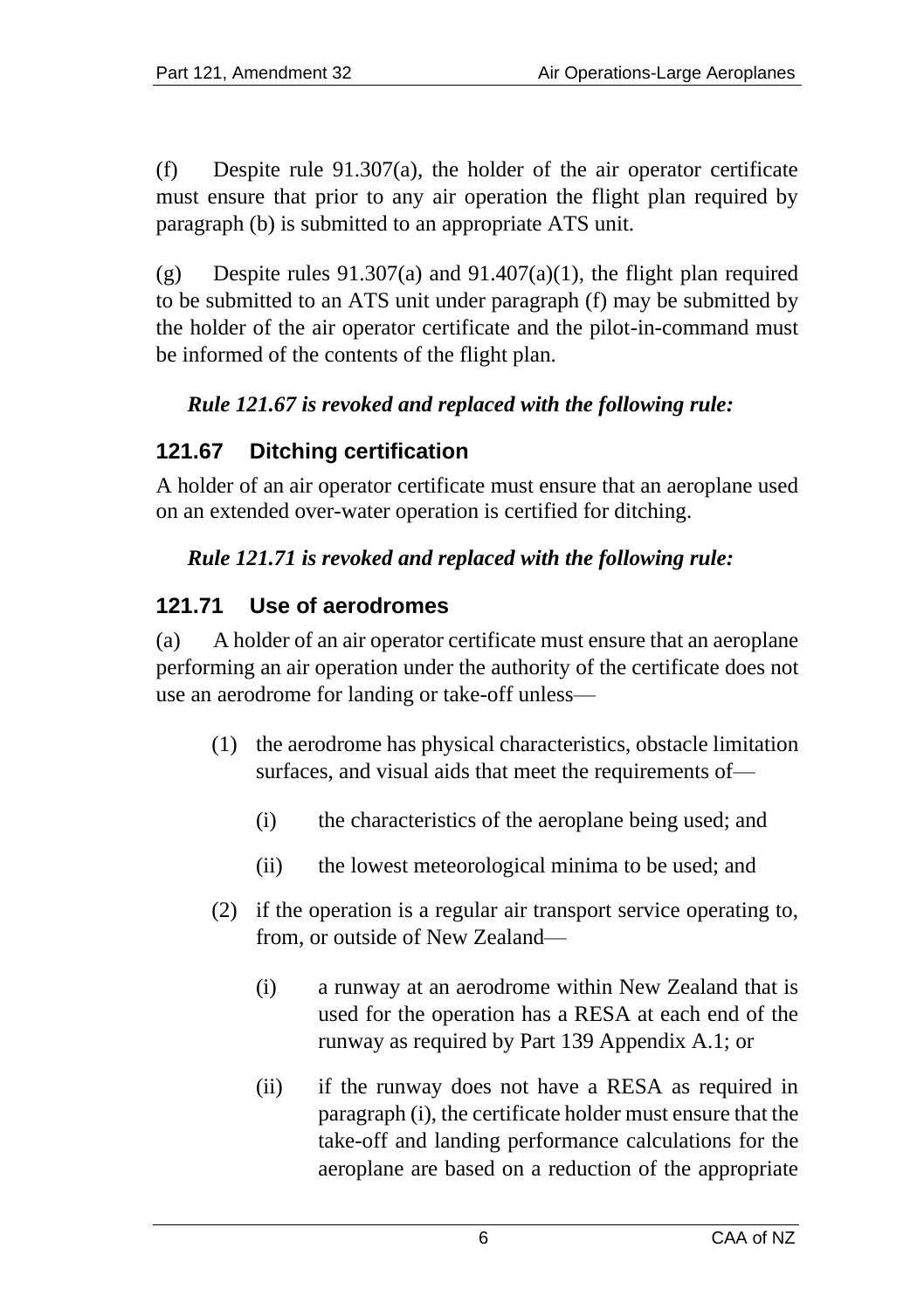declared distances for the runway to provide the equivalent of a 90 m RESA at the overrun end of the runway strip; and

- (iii) a runway at an aerodrome outside of New Zealand that is used for the operation has a RESA that extends to at least 150 m from the overrun end of the runway, or an engineered equivalent that is acceptable to the Director; or
- (iv) if the runway does not have a RESA or an engineered equivalent as required by paragraph (iii), the certificate holder must ensure that the take-off and landing performance calculations for the aeroplane are based on a reduction of the appropriate declared distances for the runway to provide the equivalent of the RESA required by paragraph (iii) at the overrun end of the runway.

(b) The certificate holder must ensure that an aeroplane performing an air operation under the authority of the certificate does not use an aerodrome for landing or taking off unless the aerodrome has—

- (1) rescue fire equipment that is appropriate to the aeroplane type and is acceptable to the Director; and
- (2) for turbojet and turbofan powered aeroplanes, an operating visual approach slope indicator system, except when the aeroplane is performing a precision instrument approach that includes glideslope guidance.

(c) The certificate holder must ensure that an aeroplane performing an air operation under the authority of the holder's certificate does not use an aerodrome for landing or taking off unless the aerodrome is specified individually or by grouping in the certificate holder's exposition.

(d) The certificate holder must ensure that the following matters are specified for each of the aerodromes or groups of aerodromes specified in the certificate holder's exposition under paragraph (c)—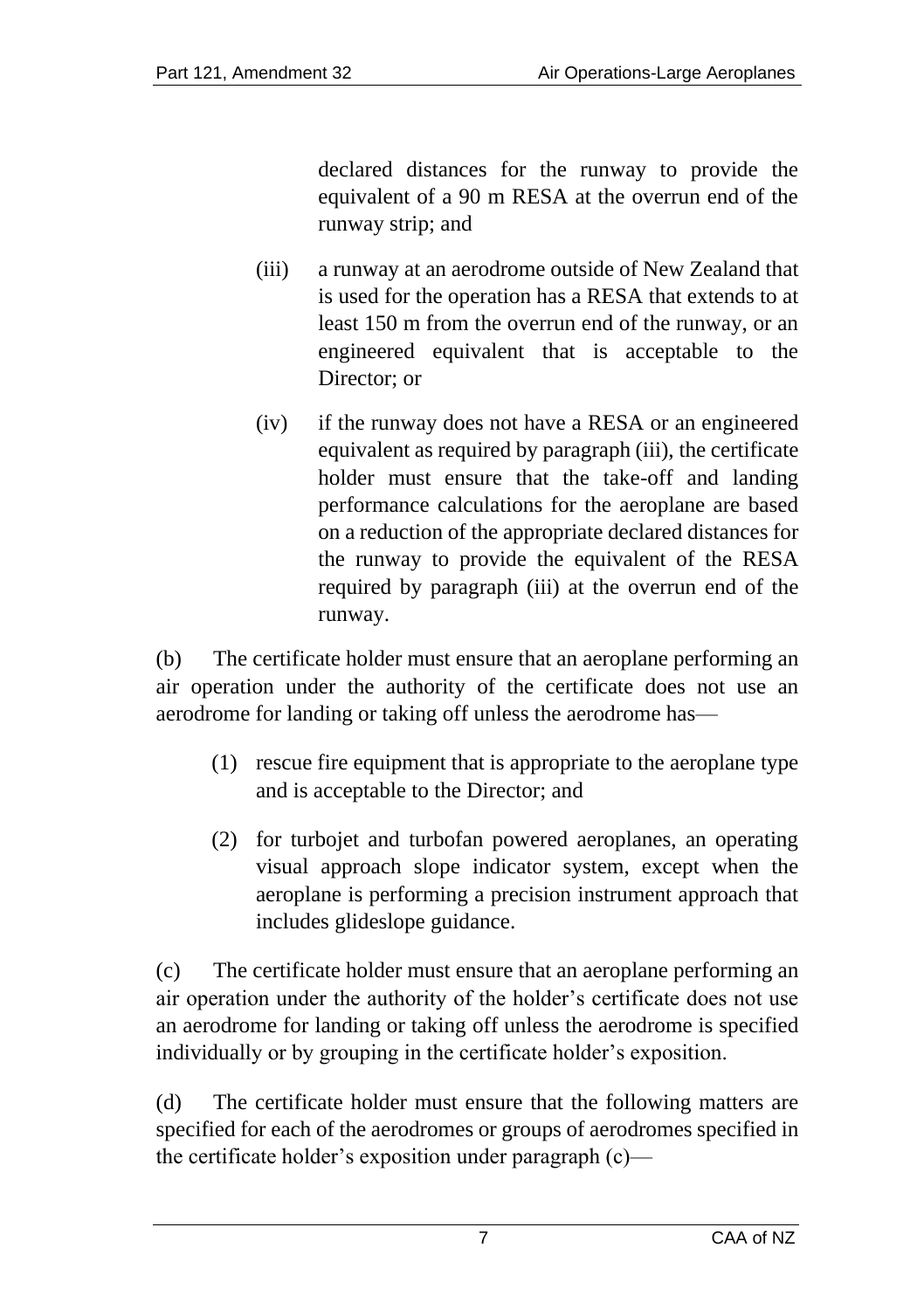- (1) the route or segment of a route:
- (2) the necessary level of flight crew training:
- (3) the minimum flight crew experience:
- (4) the flight crew pairing restrictions:
- (5) the type of authorised flight operations.

(e) Despite paragraph (f)(1), an aerodrome specified under paragraph (c) that is to be used as an alternate aerodrome by an aeroplane that has a certificated seating capacity of more than 30 passengers and is engaged on domestic air operations may be a non-certificated aerodrome.

(f) An aerodrome specified in the certificate holder's exposition under paragraph (c) that is to be used by an aeroplane that has a certificated seating capacity of more than 30 passengers and is engaged on a regular air transport passenger service must be an aerodrome that—

- (1) for New Zealand aerodromes, is associated with an aerodrome operator certificate issued under the Act and Part 139; or
- (2) for aerodromes outside New Zealand, is associated with a certificate that meets a standard that is equivalent to that required under Part 139 and issued by an ICAO Contracting State.

(g) The certificate holder must maintain a register, as part of the route guide, of aerodromes that are to be used in accordance with paragraphs (e) and (f), containing—

- (1) the aerodrome data; and
- (2) procedures for ensuring that the condition of the aerodrome is safe for the operation; and
- (3) procedures for ensuring that the condition of any required equipment, including safety equipment, is safe for the operation; and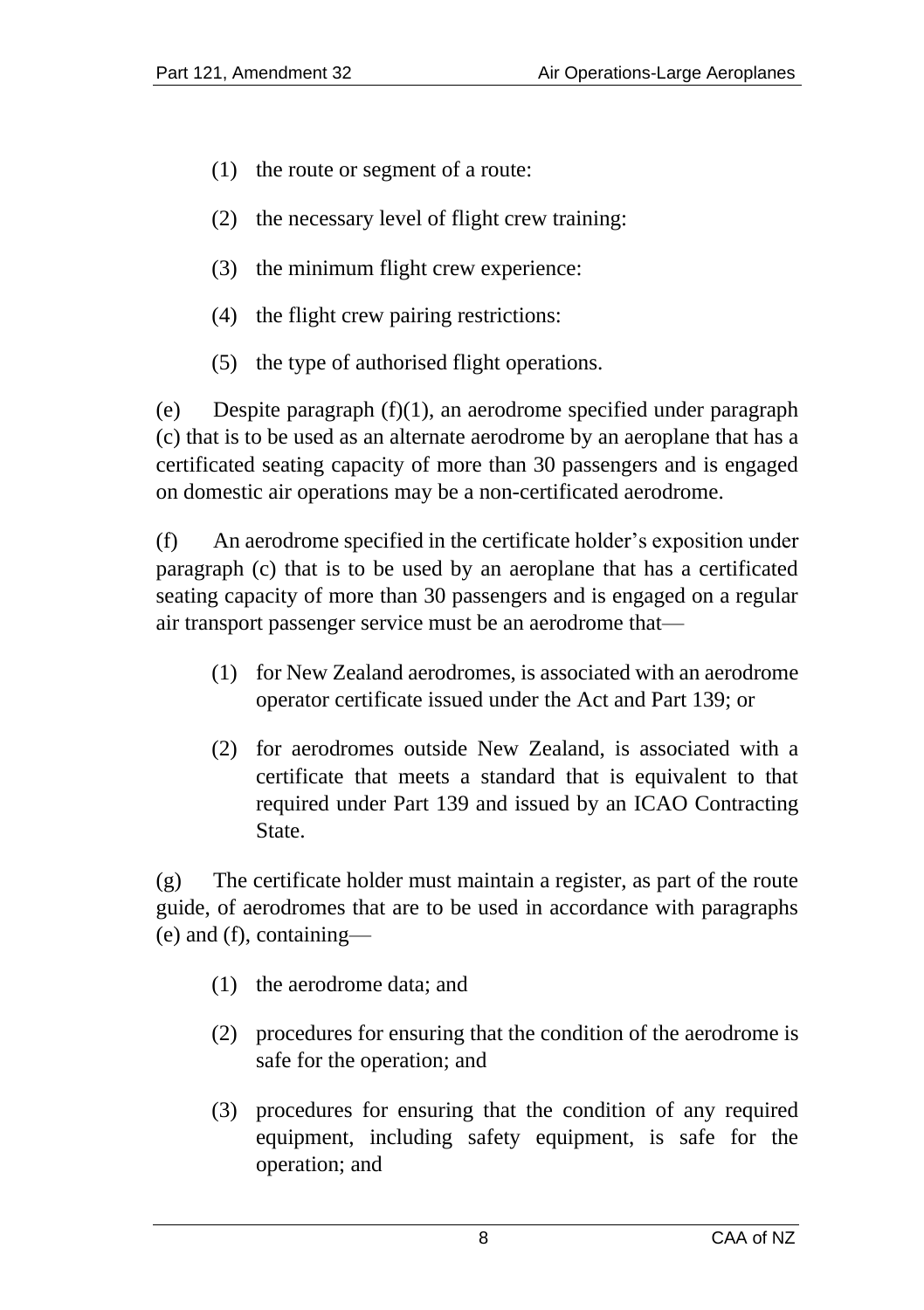(4) details of any limitations on the use of the aerodrome.

(h) Except as provided in paragraph (i), the certificate holder must ensure that an aeroplane performing an air operation under the authority of the certificate does not land on or take off from a runway unless—

- (1) the width of the runway to be used is at least that width determined in accordance with Appendix C for the aeroplane; and
- (2) the width of the runway strip for the runway to be used is at least that width determined in accordance with Table C-1 of Appendix C of Part 139 for the aeroplane and the runway type.

(i) A runway that has a width that is less than that required under paragraph (h) may be used by an aeroplane performing an air operation under the authority of the certificate if—

- (1) a lesser minimum runway width is determined by certificated flight testing, is prescribed in the aeroplane's flight manual; or
- (2) a lesser minimum runway width was prescribed in the certificate holder's air service certificate, issued under regulation 136 of the Civil Aviation Regulations 1953 before 6 January 1993, for the aeroplane.

#### *Rule 121.95 is revoked and replaced with the following rule:*

#### <span id="page-8-0"></span>**121.95 Emergency situation action plans**

(a) A holder of an air operator certificate must ensure that action plans are developed for handling in-air and on-ground emergency situations and minimising risk of injury to persons.

(b) The certificate holder's emergency situation action plan must be based upon data including but not restricted to—

(1) type and length of routes over which operations are carried out; and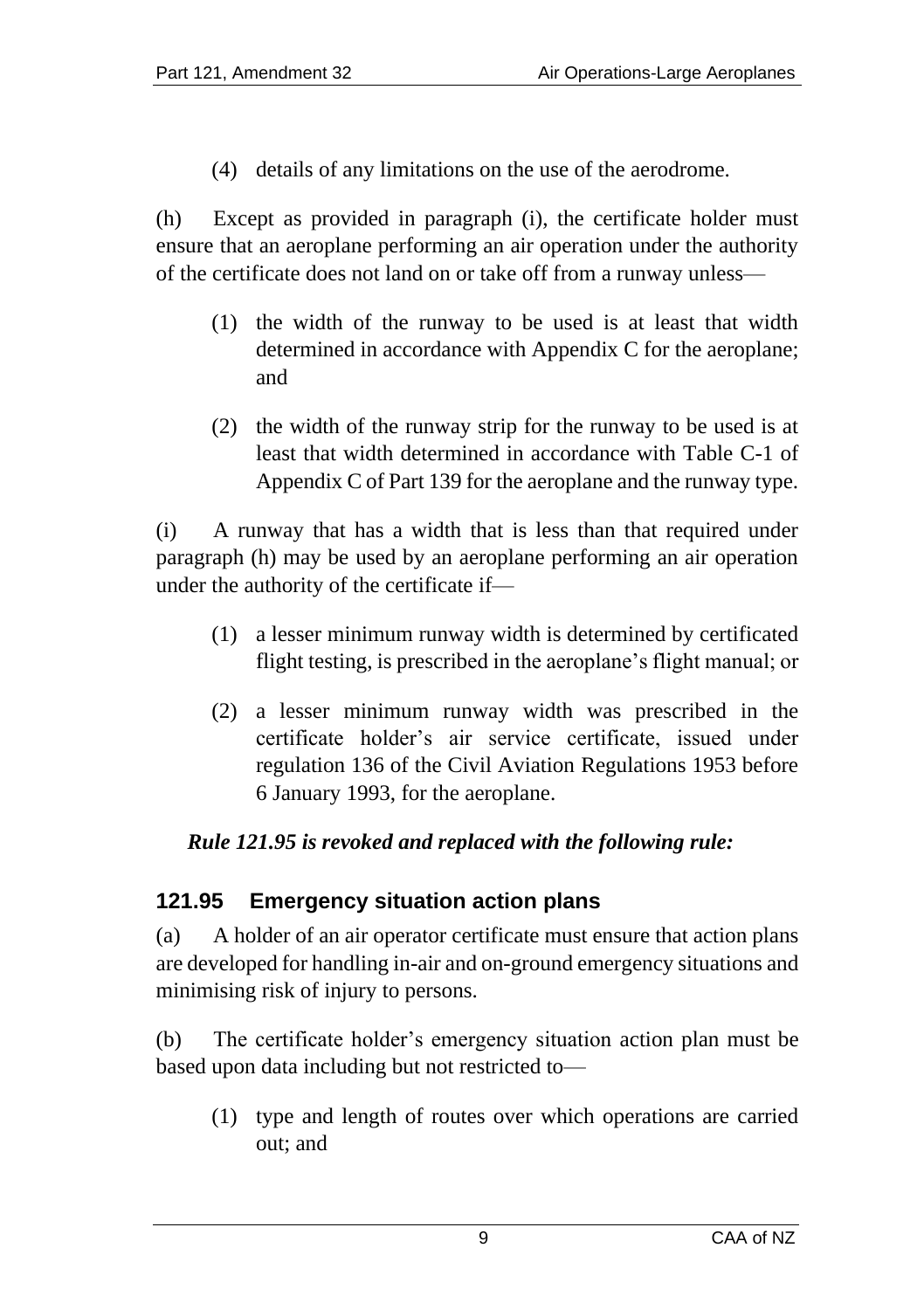- (2) aerodrome ground facilities; and
- (3) local emergency services; and
- (4) ATC facilities; and
- (5) type, seating configuration, and payload of the aeroplane likely to be involved.

(c) The certificate holder's in-air emergency plan must include the following—

- (1) if management personnel become aware of an emergency situation arising on an aeroplane during flight that requires immediate decision and action, procedures to be followed by those personnel to ensure that—
	- (i) the pilot-in-command is advised of the emergency; and
	- (ii) the decision of the pilot-in-command is ascertained; and
	- (iii) the decision is recorded; and
- (2) if management personnel are unable to communicate with the pilot-in-command under paragraph (1), procedures to be followed by those personnel to ensure that—
	- (i) an emergency is declared; and
	- (ii) any action considered necessary under the circumstances is taken.

<span id="page-9-0"></span>(d) The certificate holder must ensure that appropriate staff are trained and competent to perform during emergencies in accordance with the emergency situation action plan.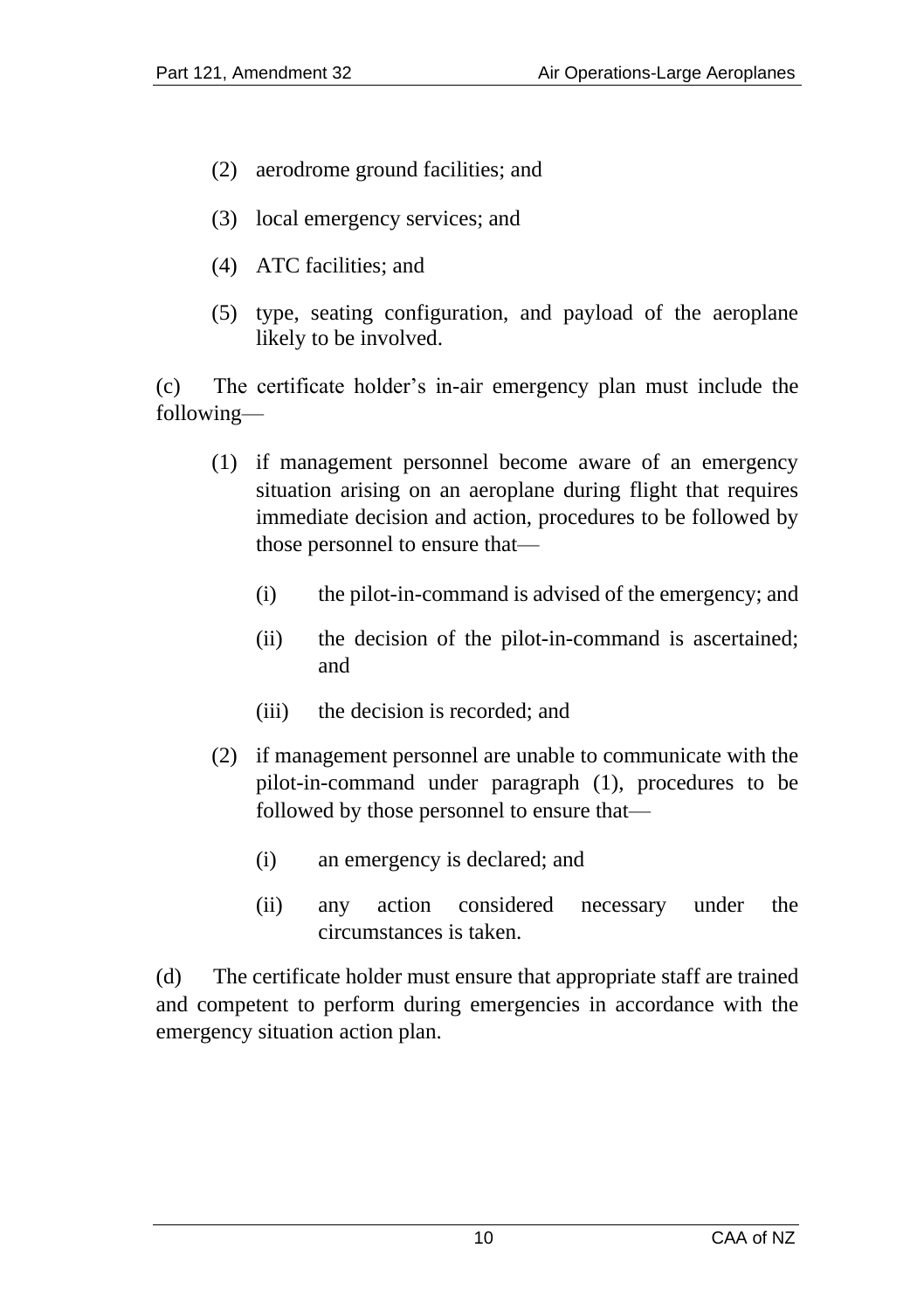# **Subpart C—Operating Limitations and Weather Requirements**

*Rule 121.171 is revoked and replaced with the following rule:*

#### <span id="page-10-0"></span>**121.171 Requirement for air operations in a polar area**

A holder of an air operator certificate must not conduct an air operation within a polar area unless authorised by the Director.

### *Rule 121.173 is revoked and replaced with the following rule:*

### <span id="page-10-1"></span>**121.173 Application for air operations in a polar area**

A holder of an air operator certificate applying for authorisation to conduct an air operation in a polar area must provide the Director with the following information at least 90 days before the intended air operation, or a lesser period acceptable to the Director:

- (1) details of the aerodromes in the polar area that meet the criteria for an EDTO alternate aerodrome and any special operational requirement that must be met at the time of a diversion to the aerodrome; and
- (2) a recovery plan at any aerodrome nominated under paragraph (1) as an alternate; and
- (3) a fuel freeze strategy and procedures for monitoring fuel freezing; and
- (4) a plan for ensuring that the communication capability required by rule 121.957(b)(2)(ii) is met during an air operation in a polar area; and
- (5) a training plan for an air operation in a polar area; and
- (6) a procedure for mitigating exposure of crew members to radiation during periods of solar flare activity; and
- (7) procedures for ensuring that at least 2 cold weather antiexposure suits to protect crew members during outside activity at an aerodrome during severe climatic conditions are carried